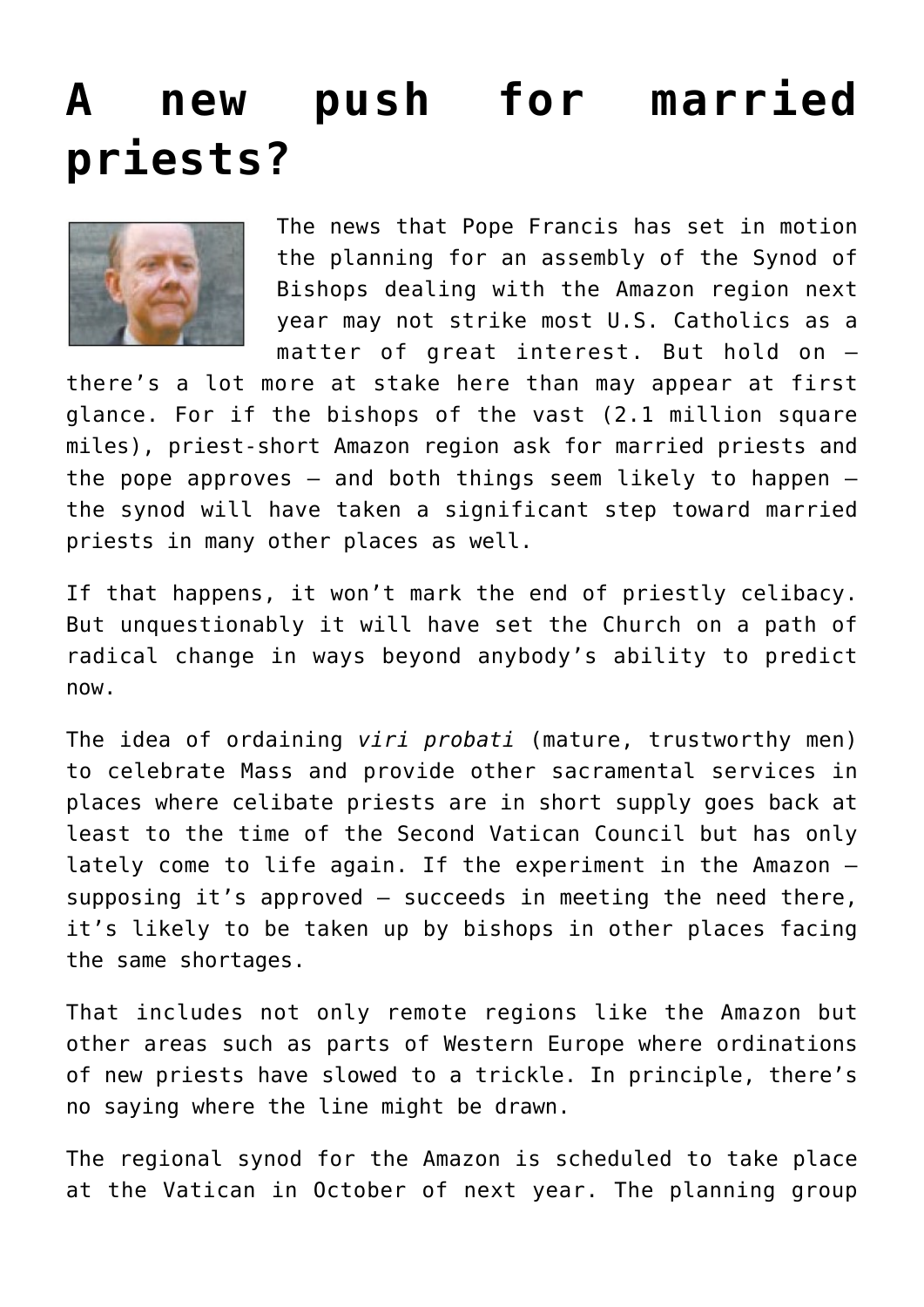established by Pope Francis includes prominent advocates of ordaining married men such as Cardinal Claudio Hummes, OFM, a Brazilian who formerly headed the Vatican's Congregation for the Clergy and who spoke well of the *viri probati* proposal before coming to Rome.

Married priests already are present in the Eastern churches, and married clergy from some other Christian churches notably, former Anglicans — who convert to Catholicism for some time have been allowed to receive ordination and serve as priests in the Western Church.

But priestly celibacy has a long and honored place in the Church and dates back centuries — indeed, to apostolic times. The Second Vatican Council, in its Decree on the Ministry and Life of Priests, finds its basis in Jesus' words in Matthew 19:12, where he praises those who forgo marriage "for the sake of the kingdom of heaven." In a cultural context in which many people now take it for granted that celibacy is impossible, Vatican II urges priests to pray for "the grace of fidelity, which is never denied to those who ask" (*Presyterorum Ordinis*, No. 16).

The priest shortage is a serious problem wherever it exists. There are many places in the United States where the crunch is being felt. But how realistic is it to imagine that a radical solution like ordaining married men could be limited to just one region? The impact this would have on the acceptance and practice of priestly celibacy everywhere requires serious consideration before moving ahead anywhere.

The Church obviously already has some married priests, but a move toward universal institutionalization of what would be a de facto two-tier structure for the priesthood, with some celibate priests and some married, should be weighed carefully for its likely impact before any irreversible action is taken. And it is questionable whether a handful of bishops from a remote region, engaged in a laudable effort to solve their own